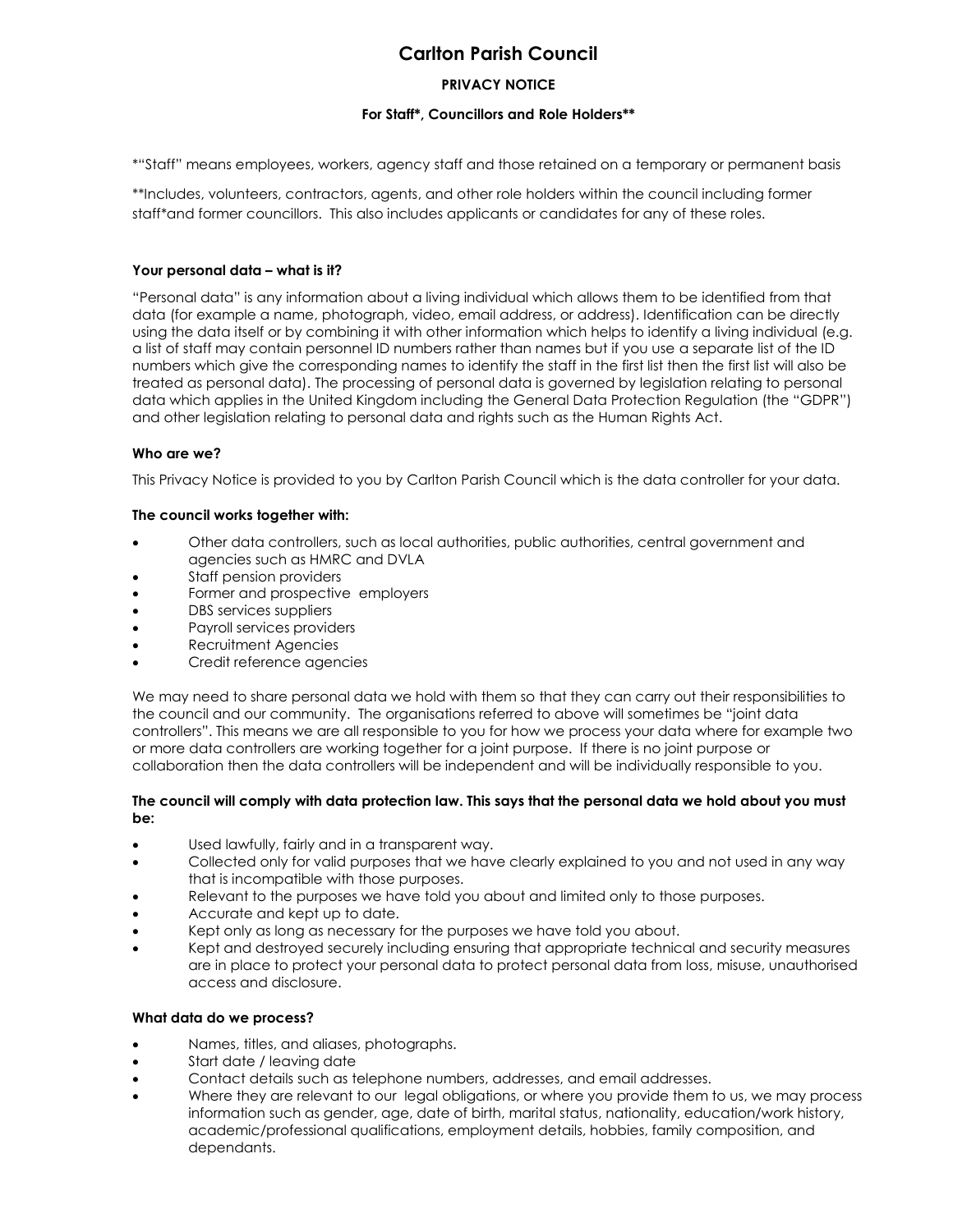- Non-financial identifiers such as passport numbers, driving licence numbers, vehicle registration numbers, taxpayer identification numbers, staff identification numbers, tax reference codes, and national insurance numbers.
- Financial identifiers such as bank account numbers, payment card numbers, payment/transaction identifiers, policy numbers, and claim numbers.
- Financial information such as National Insurance number, pay and pay records, tax code, tax and benefits contributions, expenses claimed.
- Other operational personal data created, obtained, or otherwise processed in the course of carrying out our activities, including but not limited to, CCTV footage, recordings of telephone conversations, IP addresses and website visit histories, logs of visitors, and logs of accidents, injuries and insurance claims.
- Next of kin and emergency contact information
- Recruitment information (including copies of right to work documentation, references and other information included in a CV or cover letter or as part of the application process and referral source (e.g. agency, staff referral))
- Location of employment or workplace.
- Other staff data (not covered above) including; level, performance management information, languages and proficiency; licences/certificates, immigration status; employment status; information for disciplinary and grievance proceedings; and personal biographies.
- CCTV footage and other information obtained through electronic means such as swipecard records.
- Information about your use of our information and communications systems.

# **We use your personal data for some or all of the following purposes: -**

Please note: We need all the categories of personal data in the list above primarily to allow us to perform our contract with you and to enable us to comply with legal obligations.

- Making a decision about your recruitment or appointment.
- **•** Determining the terms on which you work for us.
- Checking you are legally entitled to work in the UK.
- Paying you and, if you are an employee, deducting tax and National Insurance contributions.
- Providing any contractual benefits to you
- Liaising with your pension provider.
- Administering the contract we have entered into with you.
- Management and planning, including accounting and auditing.
- Conducting performance reviews, managing performance and determining performance requirements.
- Making decisions about salary reviews and compensation.
- Assessing qualifications for a particular job or task, including decisions about promotions.
- Conducting grievance or disciplinary proceedings.
- Making decisions about your continued employment or engagement.
- Making arrangements for the termination of our working relationship.
- **Education, training and development requirements.**
- Dealing with legal disputes involving you, including accidents at work.
- Ascertaining your fitness to work.
- Managing sickness absence.
- Complying with health and safety obligations.
- To prevent fraud.
- To monitor your use of our information and communication systems to ensure compliance with our IT policies.
- To ensure network and information security, including preventing unauthorised access to our computer and electronic communications systems and preventing malicious software distribution.
- To conduct data analytics studies to review and better understand employee retention and attrition rates.
- Equal opportunities monitoring.
- To undertake activity consistent with our statutory functions and powers including any delegated functions.
- To maintain our own accounts and records;
- To seek your views or comments;
- To process a job application;
- To administer councillors' interests
- To provide a reference.

Our processing may also include the use of CCTV systems for monitoring purposes.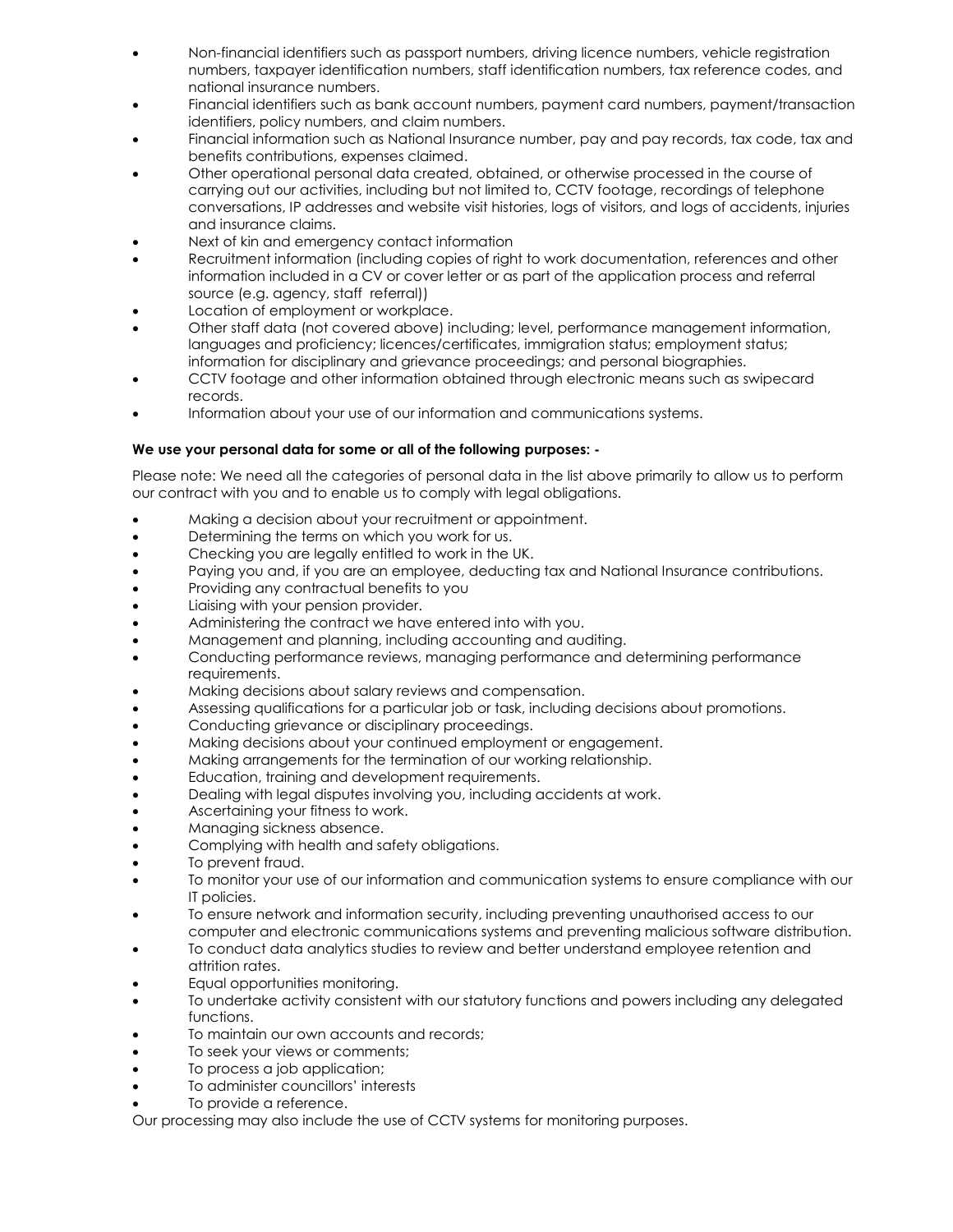Some of the above grounds for processing will overlap and there may be several grounds which justify our use of your personal data.

We will only use your personal data when the law allows us to. Most commonly, we will use your personal data in the following circumstances:

- Where we need to perform the contract we have entered into with you.
- Where we need to comply with a legal obligation.

We may also use your personal data in the following situations, which are likely to be rare:

- Where we need to protect your interests (or someone else's interests).
- Where it is needed in the public interest [or for official purposes].

#### **How we use sensitive personal data**

- We may process sensitive personal data relating to staff, councillors and role holders including, as appropriate:
	- information about your physical or mental health or condition in order to monitor sick leave and take decisions on your fitness for work;
	- your racial or ethnic origin or religious or similar information in order to monitor compliance with equal opportunities legislation;
	- in order to comply with legal requirements and obligations to third parties.
- These types of data are described in the GDPR as "Special categories of data" and require higher levels of protection. We need to have further justification for collecting, storing and using this type of personal data.
- We may process special categories of personal data in the following circumstances:
	- In limited circumstances, with your explicit written consent.
	- Where we need to carry out our legal obligations.
	- Where it is needed in the public interest, such as for equal opportunities monitoring or in relation to our pension scheme.
	- Where it is needed to assess your working capacity on health grounds, subject to appropriate confidentiality safeguards.
- Less commonly, we may process this type of personal data where it is needed in relation to legal claims or where it is needed to protect your interests (or someone else's interests) and you are not capable of giving your consent, or where you have already made the information public.

#### **Do we need your consent to process your sensitive personal data?**

- We do not need your consent if we use your sensitive personal data in accordance with our rights and obligations in the field of employment and social security law.
- In limited circumstances, we may approach you for your written consent to allow us to process certain sensitive personal data. If we do so, we will provide you with full details of the personal data that we would like and the reason we need it, so that you can carefully consider whether you wish to consent.
- You should be aware that it is not a condition of your contract with us that you agree to any request for consent from us.

## **Information about criminal convictions**

- We may only use personal data relating to criminal convictions where the law allows us to do so. This will usually be where such processing is necessary to carry out our obligations and provided we do so in line with our data protection policy.
- Less commonly, we may use personal data relating to criminal convictions where it is necessary in relation to legal claims, where it is necessary to protect your interests (or someone else's interests) and you are not capable of giving your consent, or where you have already made the information public.
- Where appropriate, we will collect personal data about criminal convictions as part of the recruitment process or we may be notified of such personal data directly by you in the course of you working for us.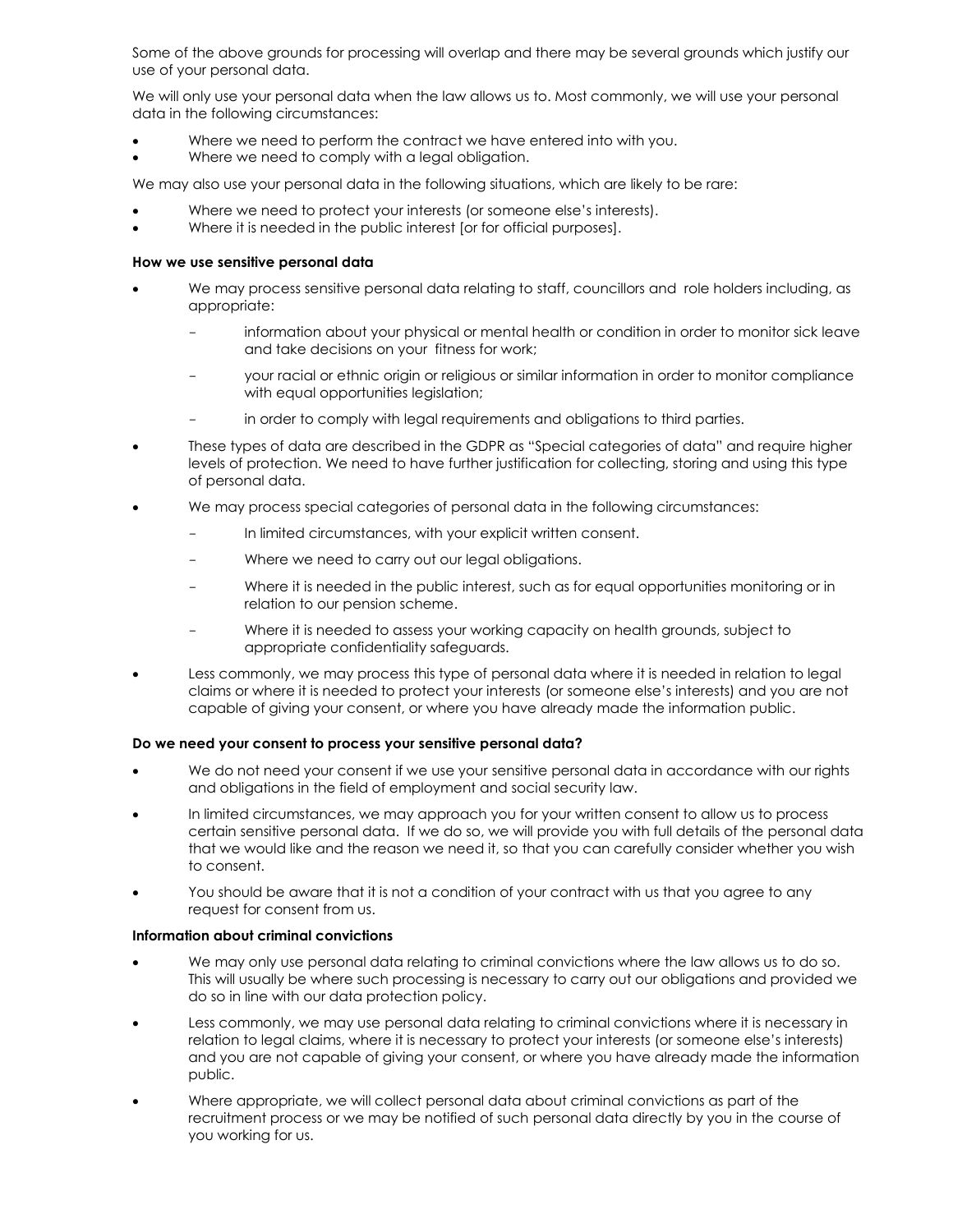## **What is the legal basis for processing your personal data?**

Some of our processing is necessary for compliance with a legal obligation.

We may also process data if it is necessary for the performance of a contract with you, or to take steps to enter into a contract.

We will also process your data in order to assist you in fulfilling your role in the council including administrative support or if processing is necessary for compliance with a legal obligation.

## **Sharing your personal data**

Your personal data will only be shared with third parties including other data controllers where it is necessary for the performance of the data controllers' tasks or where you first give us your prior consent. It is likely that we will need to share your data with:

- Our agents, suppliers and contractors. For example, we may ask a commercial provider to manage our HR/ payroll functions , or to maintain our database software;
- Other persons or organisations operating within local community.
- Other data controllers, such as local authorities, public authorities, central government and agencies such as HMRC and DVLA
- Staff pension providers
- Former and prospective employers
- DBS services suppliers
- Payroll services providers
- Recruitment Agencies
- Credit reference agencies
- Professional advisors
- Trade unions or employee representatives

#### **How long do we keep your personal data?**

We will keep some records permanently if we are legally required to do so. We may keep some other records for an extended period of time. For example, it is currently best practice to keep financial records for a minimum period of 8 years to support HMRC audits or provide tax information. We may have legal obligations to retain some data in connection with our statutory obligations as a public authority. The council is permitted to retain data in order to defend or pursue claims. In some cases the law imposes a time limit for such claims (for example 3 years for personal injury claims or 6 years for contract claims). We will retain some personal data for this purpose as long as we believe it is necessary to be able to defend or pursue a claim. In general, we will endeavour to keep data only for as long as we need it. This means that we will delete it when it is no longer needed.

#### **Your responsibilities**

It is important that the personal data we hold about you is accurate and current. Please keep us informed if your personal data changes during your working relationship with us.

#### **Your rights in connection with personal data**

You have the following rights with respect to your personal data: -

When exercising any of the rights listed below, in order to process your request, we may need to verify your identity for your security. In such cases we will need you to respond with proof of your identity before you can exercise these rights.

#### *1. The right to access personal data we hold on you*

- At any point you can contact us to request the personal data we hold on you as well as why we have that personal data, who has access to the personal data and where we obtained the personal data from. Once we have received your request we will respond within one month.
- There are no fees or charges for the first request but additional requests for the same personal data or requests which are manifestly unfounded or excessive may be subject to an administrative fee.
- *2. The right to correct and update the personal data we hold on you*
- If the data we hold on you is out of date, incomplete or incorrect, you can inform us and your data will be updated.

## *3. The right to have your personal data erased*

 If you feel that we should no longer be using your personal data or that we are unlawfully using your personal data, you can request that we erase the personal data we hold.